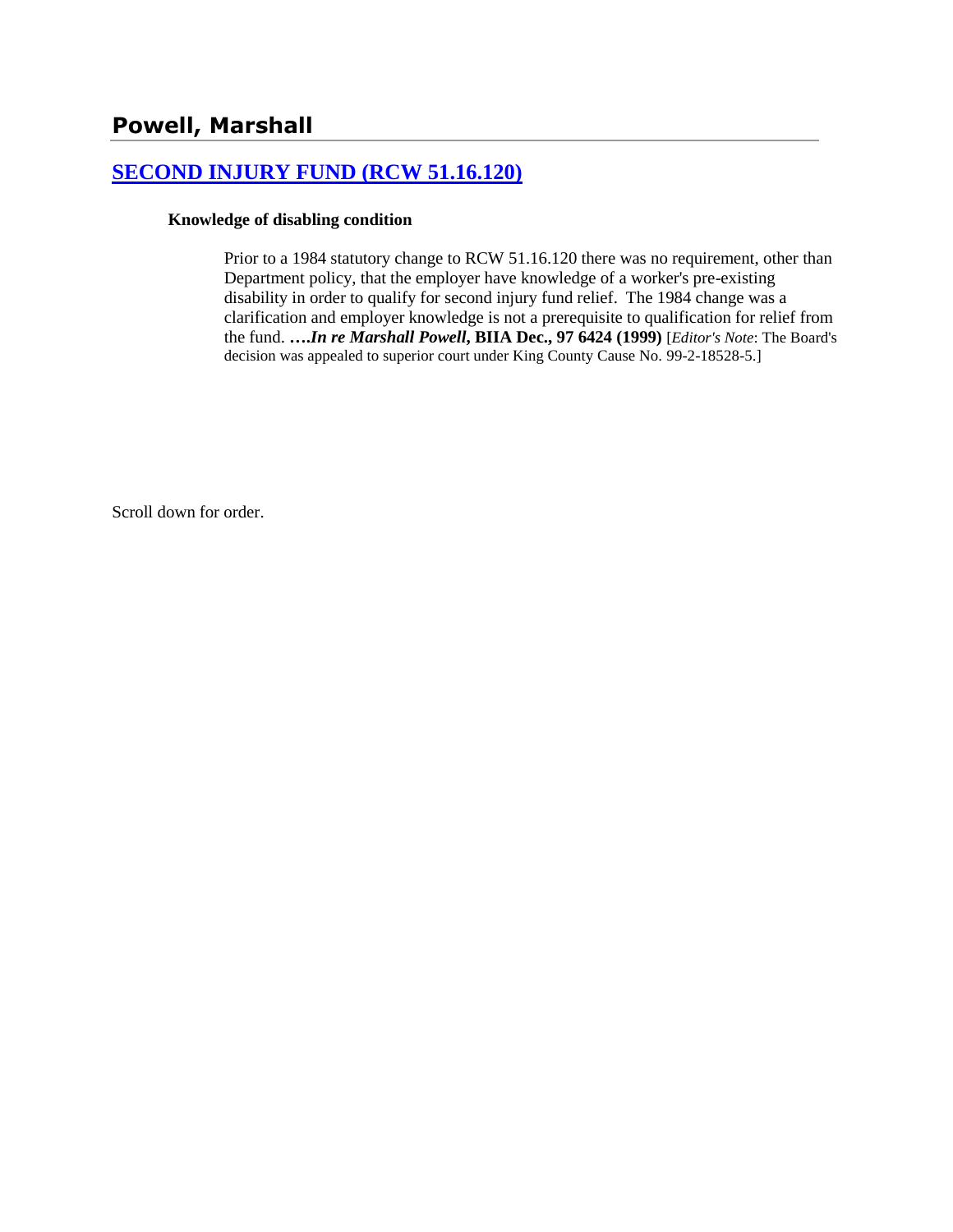# **BEFORE THE BOARD OF INDUSTRIAL INSURANCE APPEALS STATE OF WASHINGTON**

**)**

 **IN RE: MARSHALL H. POWELL ) DOCKET NO. 97 6424**

**CLAIM NO. S-643348 ) DECISION AND ORDER** 

APPEARANCES:

Claimant, Marshall H. Powell, by Walthew, Warner, Costello, Thompson & Eagan, P.S., per Robert H. Thompson, Sr.

 Self-Insured Employer, Seattle School District No. 1, by Karr, Tuttle, Campbell, per William H. Beaver

> Department of Labor and Industries, by The Office of the Attorney General, per John R. Zeldenrust, Assistant

The self-insured employer, Seattle School District No. 1, filed an appeal with the Board of Industrial Insurance Appeals on August 20, 1997, from an order of the Department of Labor and Industries dated July 3, 1997. The order affirmed an order dated March 26, 1997, that denied second injury fund relief to the employer. **REVERSED AND REMANDED.**

# **DECISION**

Pursuant to RCW 51.52.104 and RCW 51.52.106, this matter is before the Board for review and decision on a timely Petition for Review filed by the self-insured employer to a Proposed Decision and Order issued on January 8, 1999, in which the order of the Department dated July 3, 1997, was affirmed and the employer's appeal dismissed.

 The Board has reviewed the evidentiary rulings in the record of proceedings and finds that no prejudicial error was committed and the rulings are affirmed. The employer-appellant presented its evidence supporting the appeal. Thereafter, the Department of Labor and Industries moved to dismiss the appeal pursuant to CR 41(b)(3). The Proposed Decision granted the Department's motion and dismissed the self-insured employer's appeal. The industrial appeals judge concluded that the employer-appellant had not shown a right to second injury fund relief because no evidence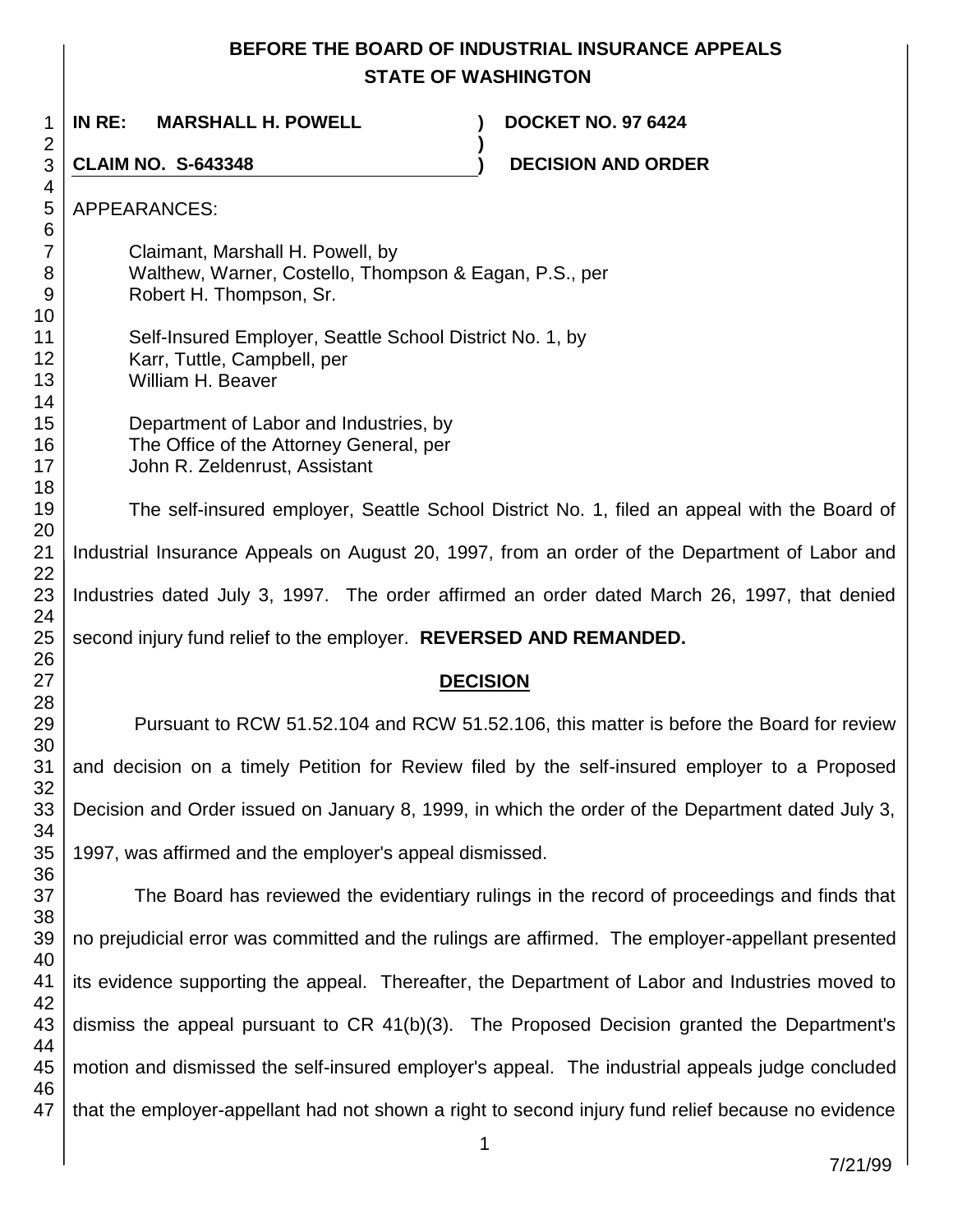was presented demonstrating that the employer was aware at the time of hire that the injured worker suffered from diabetes. We disagree with the legal conclusion that in order to prevail in a second injury fund relief claim, the employer must show knowledge at the time of hire of the claimant's disabling condition. We, therefore, reverse the proposed order dismissing the employer's appeal pursuant to CR 41(b)(3). However, rather than remanding the matter for a further hearing to receive evidence in the Department's defense, we conclude the Department has waived their right to present evidence. The Department rested upon submission of its Motion to Dismiss, deciding not to present any witnesses. The Department thereby waived the right to present evidence in the event the motion was not granted. In essence, the Department chose to rely upon the record as developed with the cross-examination of the witnesses presented by the employer, and the submitted motion. We distinguish this from a case wherein at the completion of the plaintiff's case, the defense moves to dismiss with a CR 41(b)(3) motion, and does not rest. CR 41 clearly states that in that instance, there is not a waiver of the right to present evidence in the event the motion is not granted. *Lonsdale v. Chesterfield,* 91 Wn.2d 189 (1978). We conclude that the hearings process was complete with the testimony of Kathy Papac; Dr. Bruce Francis; Dr. Edward L. Laurnen; Dr. Richard Marks; and Dr. Bruce Bradley. The evidence presented supports granting the employer's second injury fund relief claim since the Seattle School District met the requirements of RCW 51.16.120 as that statute existed in December 1983.

The claimant, Marshall H. Powell, began his employment with the Seattle School District as a custodian in September of 1966. He suffered an industrial injury to his knee on December 22, 1983. At the time of his injury, Mr. Powell had been a diabetic for over 20 years, and had been insulin dependent since 1981. On March 26, 1997, the Department issued an order finding him permanently and totally disabled as of November 26, 1996. The self-insured employer sought second injury fund relief, maintaining that the combined effects of Mr. Powell's diabetes and his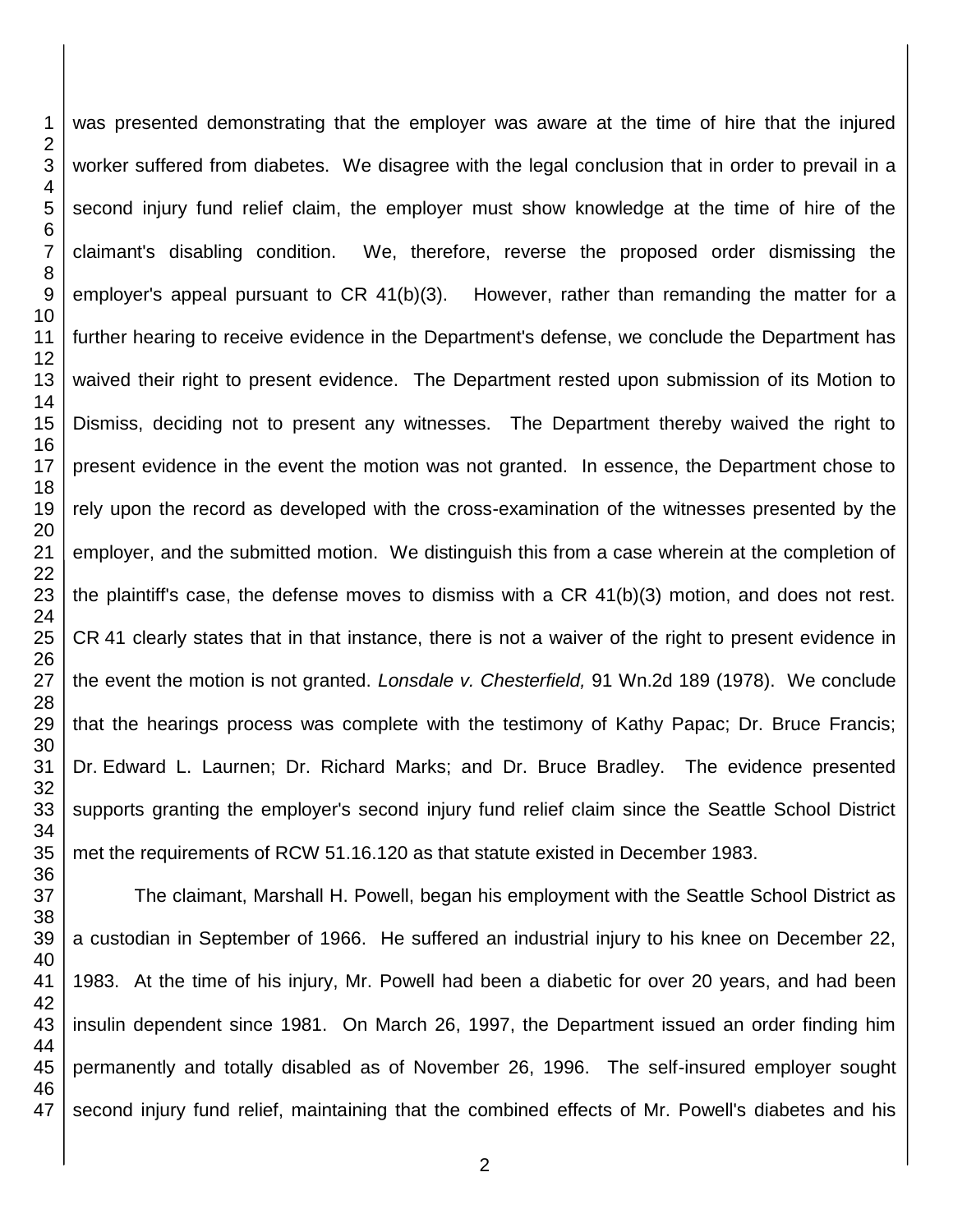knee disability caused him to be permanently and totally disabled. The Department denied the employer second injury fund relief because the employer did not show that "but for" the previous disability, Mr. Powell would not have been permanently totally disabled. The Department further contends that the employer failed to show that the diabetes was disabling to Mr. Powell at the time he suffered an industrial injury on December 22, 1983, or that the employer had knowledge of the diabetes at the time of hire in 1966.

Rights of the parties under the Industrial Insurance Act are governed by the law in effect on the date of the injury. *Seattle School District No. 1 v. Department of Labor & Indus.,* 116 Wn.2d 352 (1991). On the date of Mr. Powell's industrial injury, the second injury fund statute, RCW 51.16.120, read in pertinent part as follows:

> Whenever a worker has a previous bodily disability from any previous injury or disease and shall suffer a further disability from injury or occupational disease in employment covered by this title and become totally and permanently disabled from the combined effects thereof . . . self-insured employer shall pay directly into the reserve fund only the accident cost which would have resulted solely from said further injury or disease, had there been no preexisting disability…The difference between the charge thus assessed . . . and the total cost of the pension reserve shall be assessed against the second injury fund.

In *Jussila v. Department of Labor & Indus.,* 59 Wn.2d 772 (1962), the court discussed the legislative purpose of the second injury fund in the oft quoted statement that the second injury fund was set up to "encourage the hiring of previously handicapped workmen by providing that the second employer will not, in the event such a workman suffers a subsequent injury on the job, be liable for a greater disability than actually results from the second accident." However, the court articulated purposes other than encouraging employers to hire the handicapped. The court noted that the underlying premise in industrial insurance is for employers to bear the burden of the costs arising out of industrial injuries sustained by their own employees. The second injury fund and experience based premiums accomplish not only an inducement for workplace safety by rewarding employers with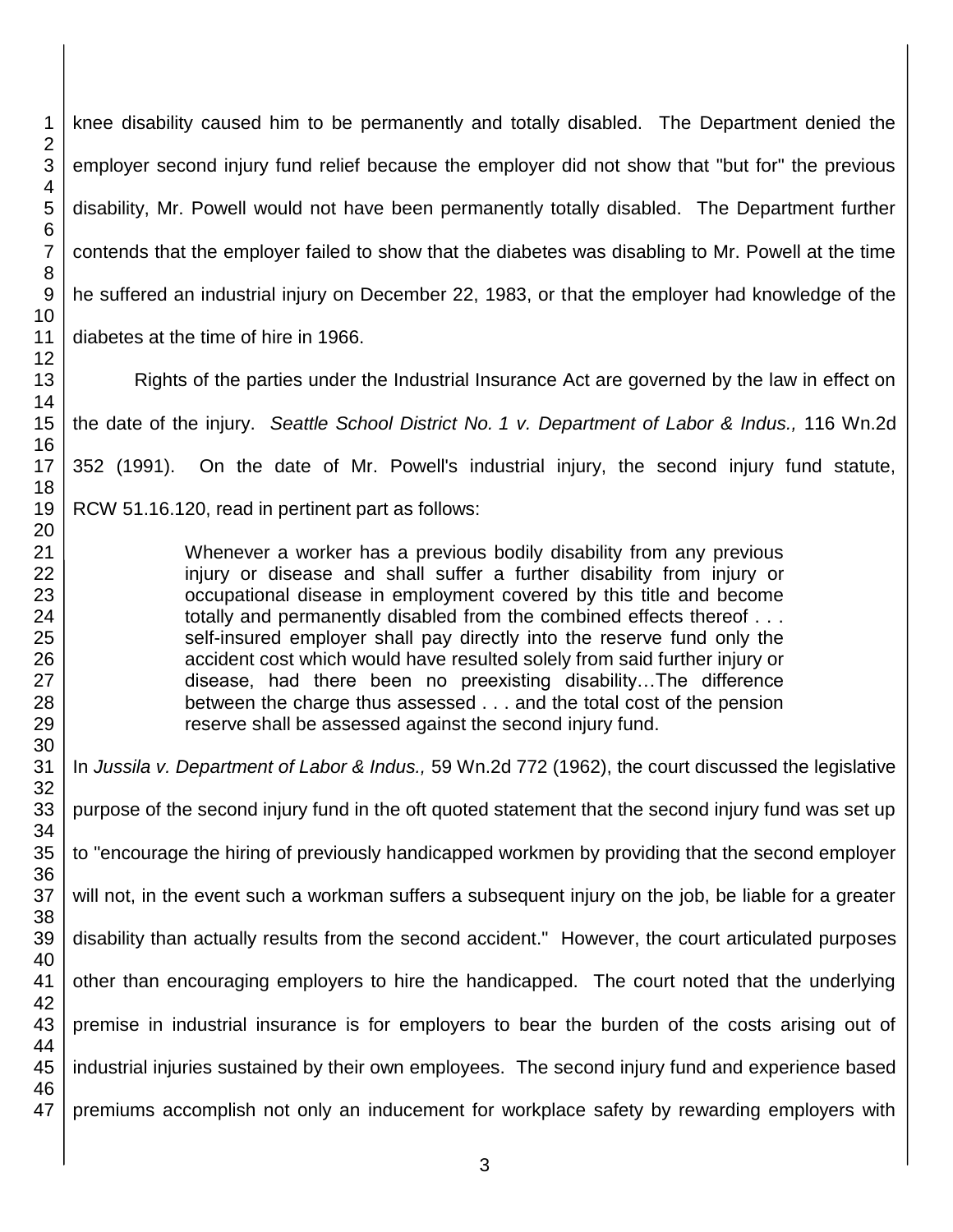reduced liability, but also avoid an unfair burden on other employers. In *Jussila,* the court noted that the second injury fund was not passed for the singular purpose of encouraging the hiring of handicapped, but was also designed to encourage workplace safety and avoid unfair financial burdens on employers. The *Jussila* court held that where a worker with an industrially caused disability suffers a subsequent injury resulting in permanent total disability, there is no presumption that the earlier injury was a cause of the total disability for establishing an employer's right to reimbursement from the second injury fund. The court required the burden of proof be upon the employer in an appeal before the Board to show that the worker's total disability was, in part, the result of a previous disability, and that the disability would not have been total **but for** the previous disability. In other words, the Legislature did not intend the second injury fund law to apply to a case wherein the later injury was, in itself, sufficient to produce total permanent disability. *Jussila*, at 778.

In *Lyle v. Department of Labor & Indus.,* 66 Wn.2d 745 at 748 (1965), the Supreme Court held that:

> consistent with the purpose of the Second-injury Fund statute [*sic*], that the phrase, 'previous bodily infirmity' cannot be isolated to contemplate an unknown, preexisting and nondisabling condition. To effect the legislative intent the statute must be construed to presuppose a known, preexisting disabling injury or condition.

The *Lyle* court did not identify **who** is to "know" of the preexisting disabling condition--the worker, his/her doctors, or the employer. Nor did the court identify **when** the disabling condition must be known. However, the obvious intention of the court in using the word ''known'' was to require that the preexisting condition be **manifest, symptomatic and patent** to someone at the time of the second injury, and not be latent and non-symptomatic.

Even though these cases and the statute do not specifically delineate **employer** knowledge of a preexisting disability **at the time of hire** in order to obtain second injury fund relief, the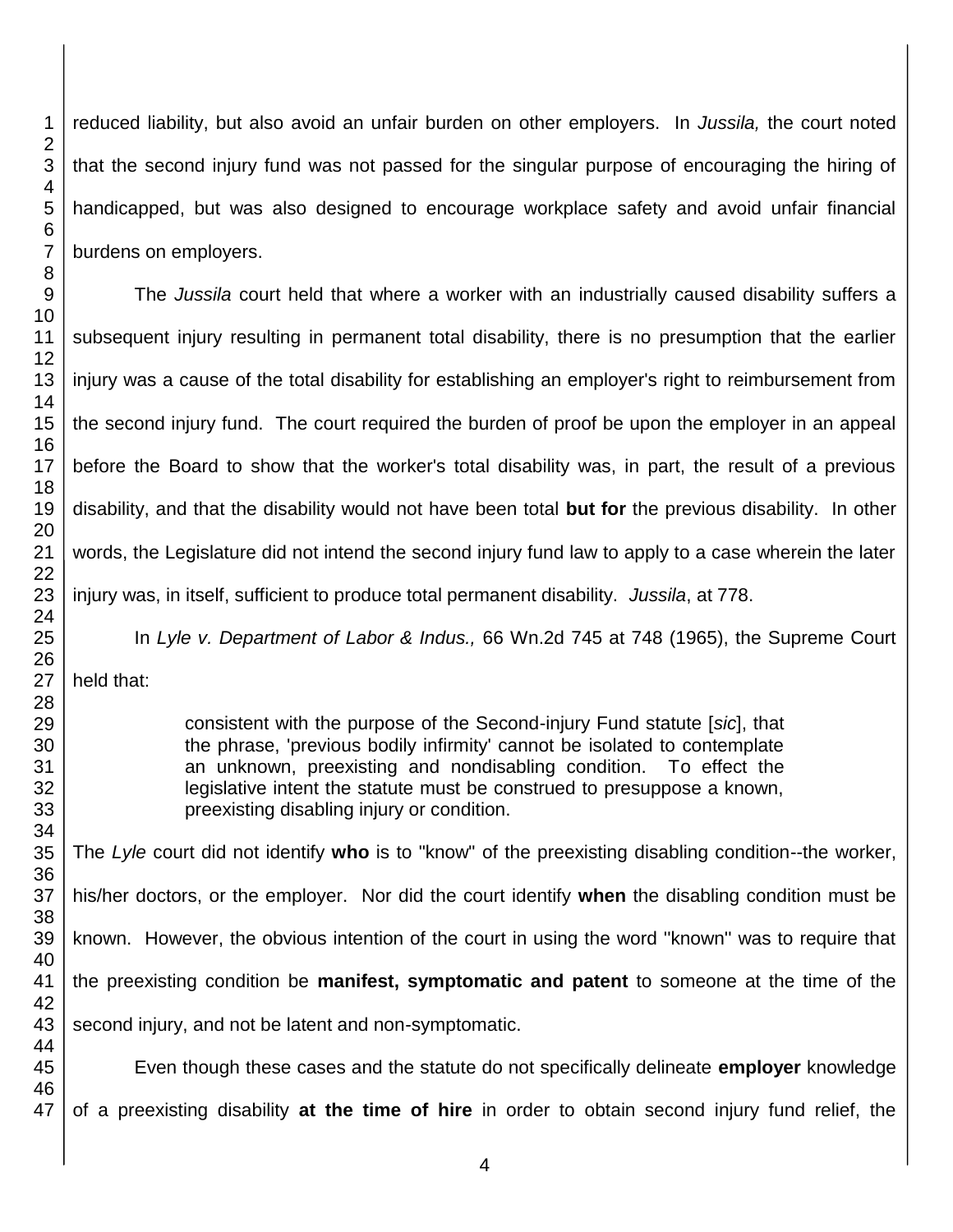Department administratively construed these cases and the statute to require it. The Department maintained the position that the legislative purpose would be circumvented if employers, unaware of an existing disability at the time of hire, could seek the beneficent provisions of the second injury fund. According to the Department's argument, unless employers knew of the preexisting disability at the time of hire, they should not benefit from a fund whose purpose is to encourage employers hiring disabled workers in spite of that knowledge.

The Board has never specifically decided in a significant decision whether the Department's interpretation of RCW 51.16.120 requiring employer knowledge at the time of hire was a correct interpretation of the statute and the case law. The main focus of self-insured employers' litigation before the Board at this time with regard to the second injury fund was whether self-insured employers were entitled to second injury fund relief between 1971 and July 1977. In 1971 the Legislature created a special class of employers known as self-insurers as defined in RCW 51.08.173, and as qualified in Chapter 51.14 RCW. The Legislature did not amend the statutes governing the second injury fund so as to distinguish between state fund and self-insured employers. Most importantly, the Legislature made no changes in the mechanism for funding the second injury fund so as to require contributions from the self-insurers. Modifications made in 1972 to the funding statute for the second injury fund failed to provide the Director with authority to require self-insured employers to contribute to the second injury fund. Not until 1977 did the Legislature extend the funding provisions or benefits of RCW 51.16.120 to self-insured employers. The self-insurers sought through litigation both at the Board and in the appellate courts to have the provisions of RCW 51.16.120 applied to them retroactively, or pre-July 1,1977. Self-insureds argued that the critical date for fixing eligibility for second injury fund relief was the time when the total permanent disability becomes effective rather than the date of injury. *Seattle School Dist. No. 1 v. Department of Labor & Indus.*, 116 Wn.2d 352 (1991). The focus of the matters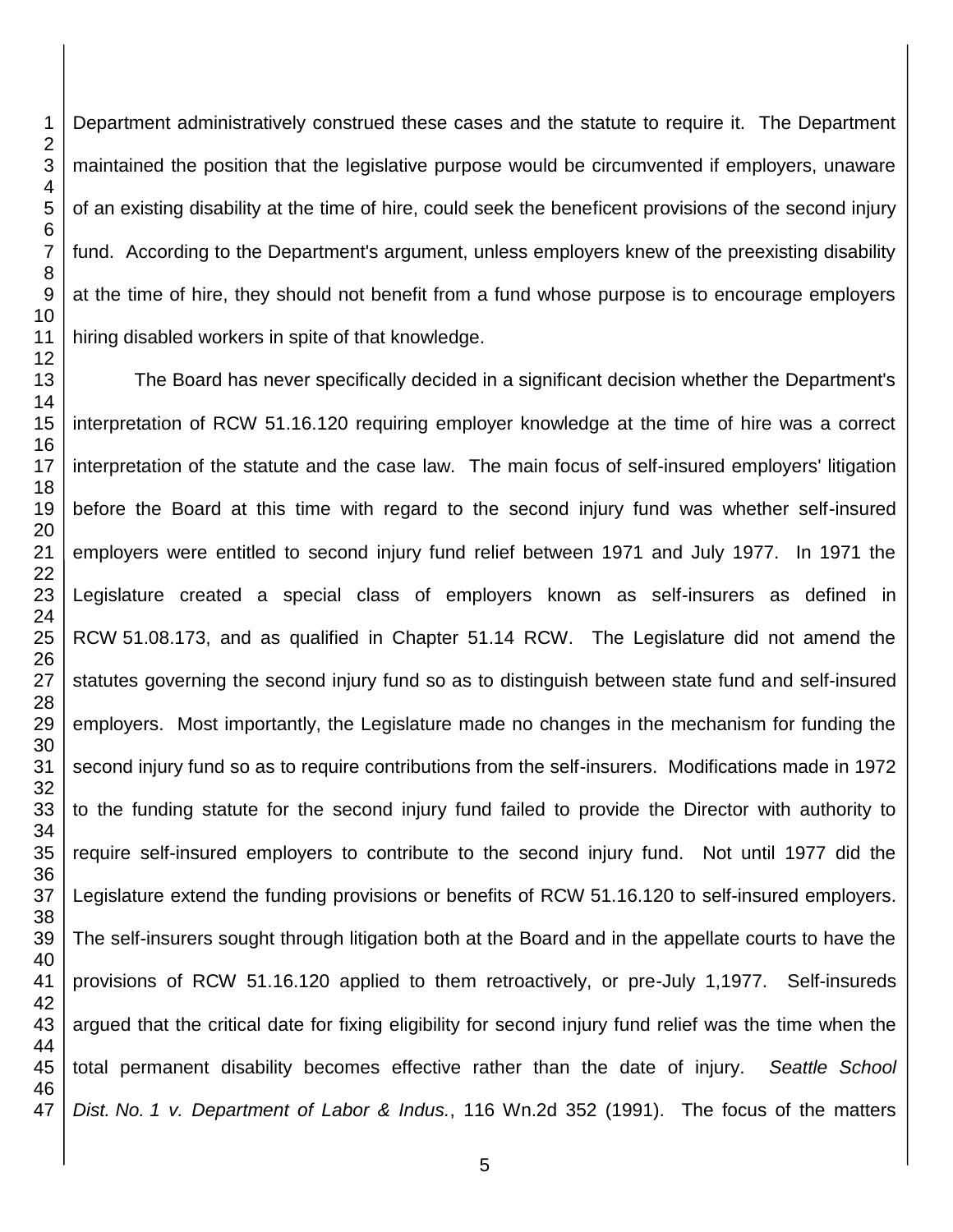litigated before the Board at this time rarely raised the issue of employer's knowledge of preexisting disability at the time of hire.

In 1991, the Board issued a significant decision that analyzed the meaning of "combined effects" in the second injury fund statute and the *Jussila* and *Lyle* cases. *In re Alfred Funk,* BIIA Dec., 89 4156 (1991). In *Funk,* the employer-appellant **conceded** and the Board, without analysis, stated **in dicta** that "case law required an employer to 'know' that the worker had a preexisting disability at the time of hiring in order to qualify for second injury fund relief." The Board actually held in *Funk* that the statute required the employer to show more than that the worker had a preexisting condition, but must demonstrate that the preexisting condition was a disability that was an actual cause of the total disability. In this present decision, we do not disturb the actual *Funk*  decision. However, we acknowledge as incorrect the aforementioned **dicta** in *Funk.* We do not interpret either case law or the second injury fund statute as it existed prior to 1984 to require employer knowledge of the worker's previous infirmity at the time of hire in order to qualify for second injury fund relief.

In 1984, the Legislature amended RCW 51.16.120 by adding the words "whether known or unknown to the employer," referring to the worker's "previous bodily disability." RCW 51.16.120(1), as amended, Laws of 1984, ch. 63, § 1. The self-insured employer contends that the purpose of the 1984 amendment was to clarify the statute, and therefore that it should be applied retrospectively. While it is true that there is a presumption of prospective application from the effective date of an amendment, we conclude that the employer has presented ample and persuasive evidence of legislative intent that the 1984 amendment was a **clarification** of RCW 51.16.120. We, therefore, conclude that the 1984 amendment should be given retrospective application. Moreover, we conclude that there is no judicial interpretation of the statute requiring employer knowledge at the time of hire. *Jussila* and *Lyle* offer no such specific requirement.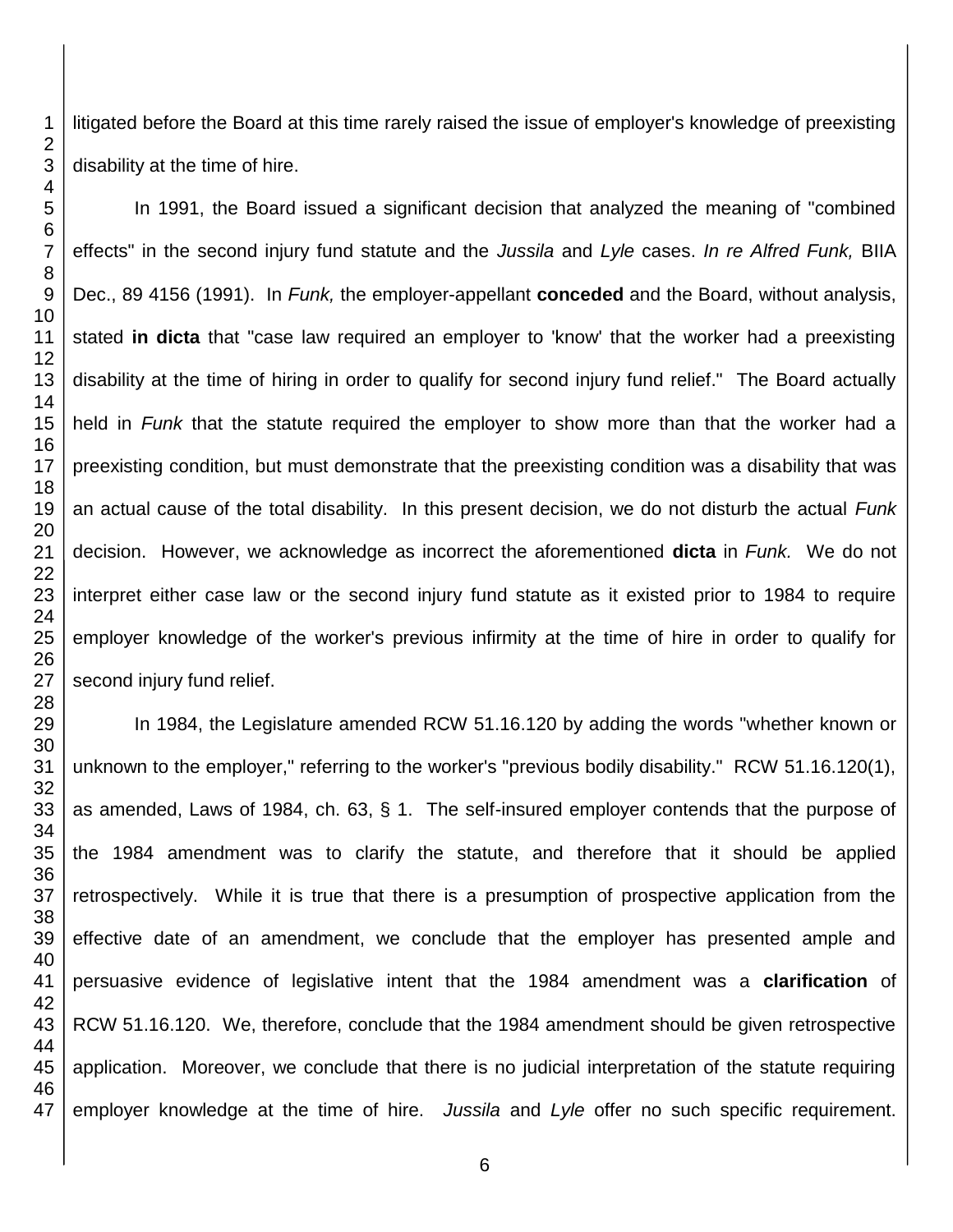Where the court has not previously interpreted the statute to mean something different and where the original enactment was ambiguous so as to generate dispute as to what the Legislature intended, the subsequent amendment shall be **effective from the date of the original act**, even in the absence of a provision for retroactivity. *Overton v. Economic Assistance Authority,* 96 Wn.2d 552, 557-558 (1981), citing *Carpenter v. Butler,* 32 Wn.2d 371 (1949*)*; *Johnson v. Morris,* 87 Wn.2d 922 (1976). (Emphasis added.) The Legislature's intent in passing the 1984 amendment can be gleaned from the Bill Report for Senate Bill 3118 that provided the following background: The Department requires that an employer have knowledge of the previous injury in order to qualify for second injury fund relief. This prerequisite is based on its interpretation of case law. Proponents disagree with its interpretation and believe that employer knowledge of a previous injury is not required by statute or case law. Thus, the Legislature considered *Jussila* and *Lyle,* and concluded that employer knowledge of the preexisting disability **was not a requirement**, by either the express language of the former RCW 51.16.120 or the case law in order for the employer to obtain second injury fund relief. Then Senator Philip Talmadge proposed SB 3118 to clarify that the statute never required employer knowledge of the preexisting disability at the time of hire. SB 3118 passed both the House and the Senate **unanimously**, further supporting that it was a clarifying amendment and it became effective June 7, 1984. The following excerpt from the Senate Committee Hearing further illuminates the clarifying intention of the Legislature. Senator Talmadge, the amendment's sponsor, explained the purpose of the 1984 amendment: The fund was created as an inducement to employers to hire workers who were handicapped. The problem has been, in my judgment, that through an administrative interpretation by the Department of Labor and Industries, they have taken the position that the employer at the time of hiring of the individual had to know of the existence of the disability. The difficulty is quite frankly that some employees will not indicate that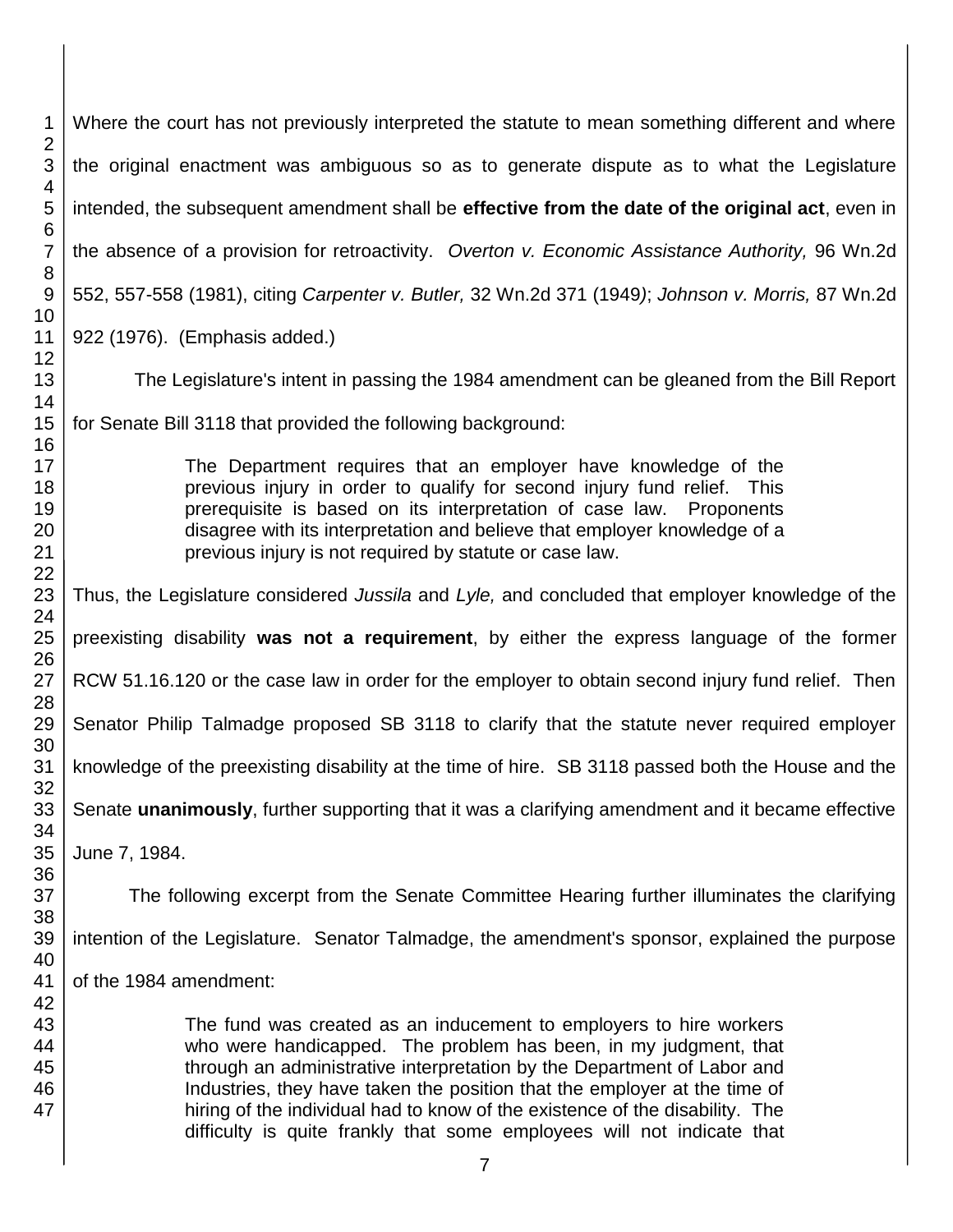they've had previous disabilities or disabling injuries, and absent a very thorough pre-employment physical or a series of questions \_ to run a foul of guidelines now established by the State Human Rights Commission with respect to the hiring of the handicapped, the employer is not going to be able to know of the existence of the handicap. **I've read the cases relating to the second injury fund and it's my opinion that those cases say not that the employer has to know of the existence of the specific disability, but rather that the disability has to be something that has manifested itself, has to be known--it can't be latent arthritis, or something like that. But the Department takes the position that the employer actually has to know.**

February 1, 1983 Senate Committee on Commerce and Labor hearing. (Emphasis added.)

It is clear from this excerpt that the author of the 1984 amendment intended not to change the substance of the statute or prior Supreme Court precedent, but rather to change prior **interpretation by the Department of Labor and Industries**. Under these circumstances, the 1984 amendment is properly given retroactive effect. Because the amendment was a clarifying amendment, RCW 51.16.120(1) has always meant that an employer is entitled to second injury fund relief when the injured worker has a preexisting disability whether known or unknown to the employer, and that preexisting disability combines with the residuals from the industrial injury to cause permanent total disability.

The record is persuasive that at the time of the 1983 industrial injury, Mr. Powell had been an insulin dependent diabetic for several years, and probably had the beginnings of peripheral neuropathy in both feet as a result of diabetes. In addition to the intake of insulin, Mr. Powell, as a 20-year diabetic, would have had to carefully monitor his nutritional intake to maintain the diabetes. Clearly, Mr. Powell had received treatment for the diabetes, and that condition was known and symptomatic at the time of his industrial injury. While the record is devoid of specific information about whether the diabetes, and visits to his doctors for the diabetic condition, caused Mr. Powell to miss any work, we still find the evidence sufficient to conclude that the diabetes was disabling to Mr. Powell prior to the 1983 industrial injury. Dr. Bruce Bradley saw Mr. Powell within a year of the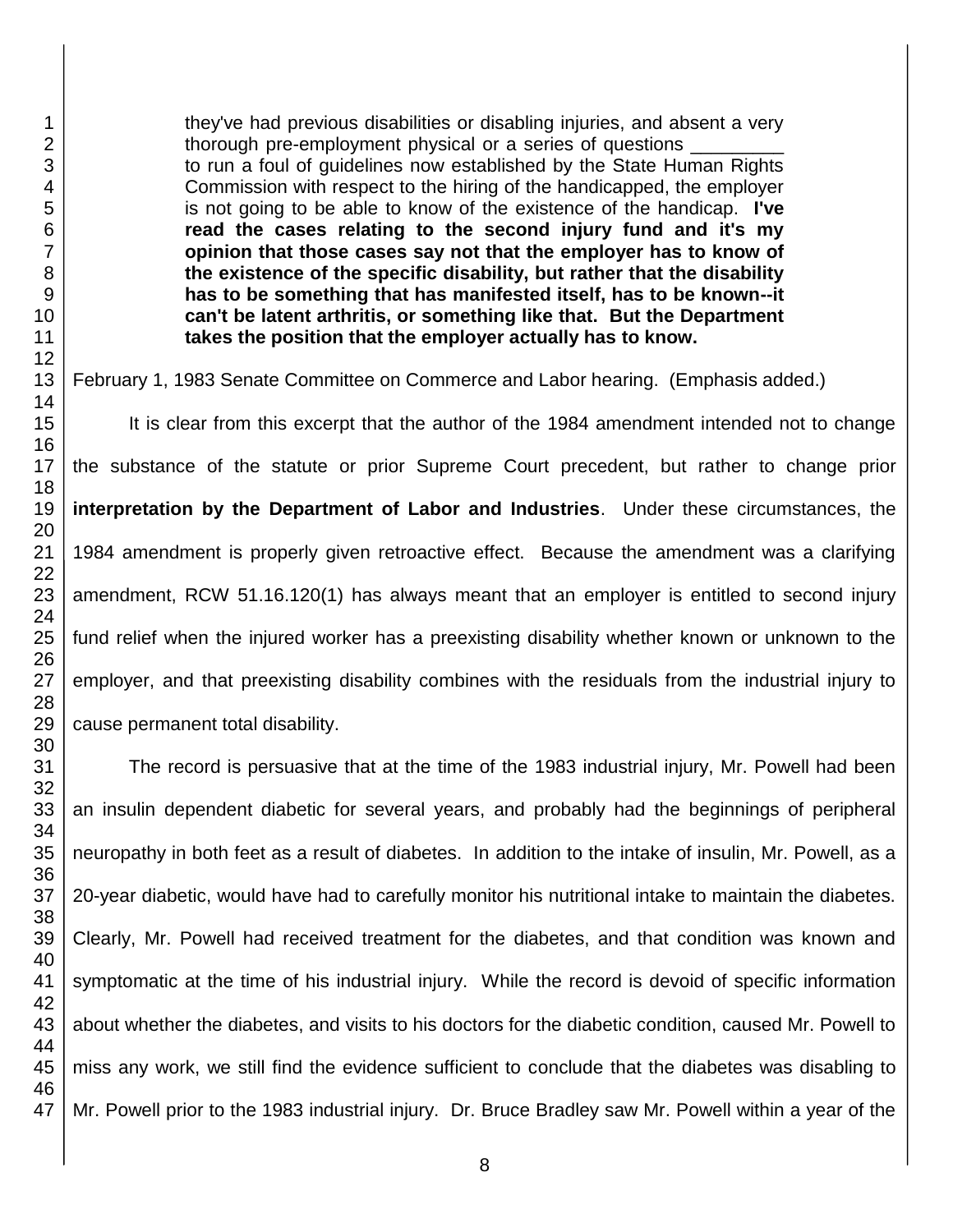industrial injury, noted the peripheral neuropathy, and felt that it most probably was present at the time of the industrial injury. Insulin therapy is administered to diabetic patients with more difficulty keeping their blood sugars in control. Even with the insulin therapy, just **before** the 1983 industrial injury, Mr. Powell demonstrated elevated blood sugars. We conclude that the need for monitoring diet and insulin level, and the peripheral neuropathy in both feet, had to have substantially and negatively impacted Mr. Powell's daily functioning and efficiency. We conclude that the record establishes that Mr. Powell's active micro-vascular disease of diabetes, more probably than not, was disabling prior to 1983. The next determination is whether the diabetic condition combined with the residuals from

Mr. Powell's 1983 industrial injury to his knee, and that the effects from both conditions combined to render him totally permanently disabled as of November 26, 1996. The self-insured employer established through the testimony of a vocational consultant and Dr. Marks that but for the effects from the diabetes, Mr. Powell would have been capable of light, sedentary gainful employment in 1996, when the Department placed him on a pension. When the residuals from the industrial injury, however, are combined with the effects of the diabetes, Mr. Powell was permanently totally disabled. Given this record, we conclude that the employer is entitled to second injury fund relief pursuant to RCW 51.16.120. The order denying the employer second injury fund relief is reversed and remanded to the Department with direction to allow Seattle School District No. 1 second injury fund relief in this claim.

# **FINDINGS OF FACT**

1. The claimant, Marshall H. Powell, filed an application for benefits with the Department of Labor and Industries on February 10, 1984, for an injury sustained on December 22, 1983, during the course of employment with Seattle School District No. 1. The claim was accepted and benefits provided. On March 26, 1997, the Department issued an order finding the claimant permanently and totally disabled effective November 26, 1996. On July 3, 1997, the Department issued an order affirming an order of March 26, 1997, that denied second injury fund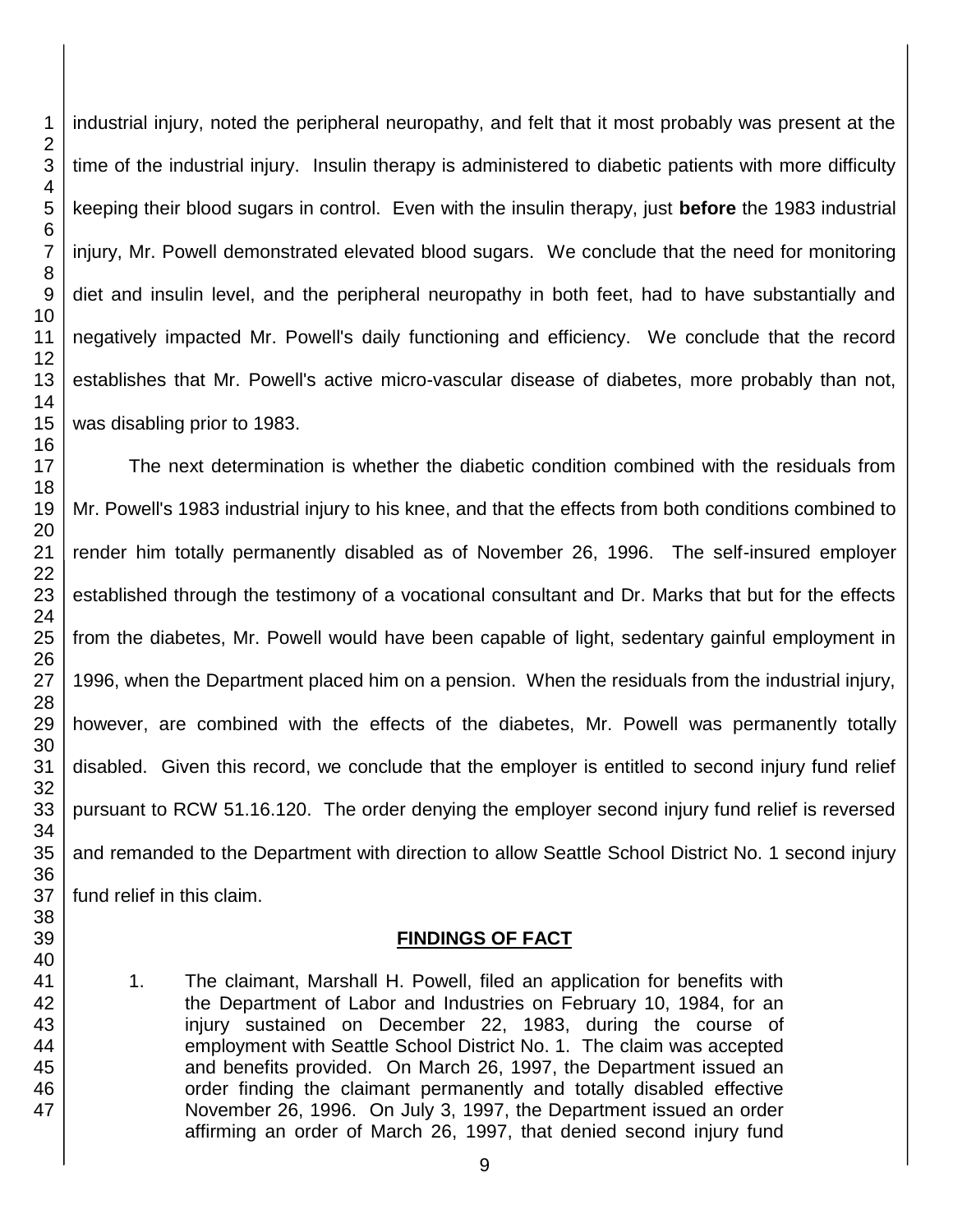relief to Seattle School District No. 1. On August 20, 1997, Seattle School District No. 1 filed an appeal with the Board of Industrial Insurance Appeals from the July 3, 1997 order. On September 24, 1997, the Board granted the appeal, assigned it Docket No. 97 6424 and ordered that hearings be held.

- 2. Mr. Powell sustained an industrial injury to his knee while working as a janitor for Seattle School District No. 1 on December 22, 1983, for which he received surgery. As of December 22, 1983 Mr. Powell had diabetes for 20 years. He had to monitor his diabetes through diet and had been to physicians to monitor his high level of sugars in the blood. He had been insulin dependent since 1981. As a result of his diabetes, he had peripheral neuropathy in both feet manifested by stocking-type numbness.
- 3. As of November 26, 1996, Mr. Powell was permanently totally unable to engage in gainful employment as a result of the combined effects from the preexisting and symptomatic diabetes mellitus and the left knee residuals from the 1983 industrial injury. But for the disabling diabetes condition that preexisted the December 22, 1983 injury, the residuals from the industrial injury to the left knee would not have resulted in Mr. Powell's permanent total disability as of November 1996.

#### **CONCLUSIONS OF LAW**

- 1. The Board of Industrial Insurance Appeals has jurisdiction over the parties and the subject matter of this appeal.
- 2. Prior to December 22, 1983, Mr. Powell had a previous bodily disability from his known and active diabetes disease within the meaning of RCW 51.16.120.
- 3. Employer knowledge of the preexisting disability at the time of hire of the injured worker is not required by RCW 51.16.120. The 1984 amendment to RCW 51.16.120 was a clarifying amendment, and second injury fund relief has been available to self-insured employers since 1977 whether the disabling condition was known or unknown to the employer at the time of hire.
- 4. Seattle School District No. 1 is entitled to second injury fund relief pursuant to RCW 51.16.120.

1 2